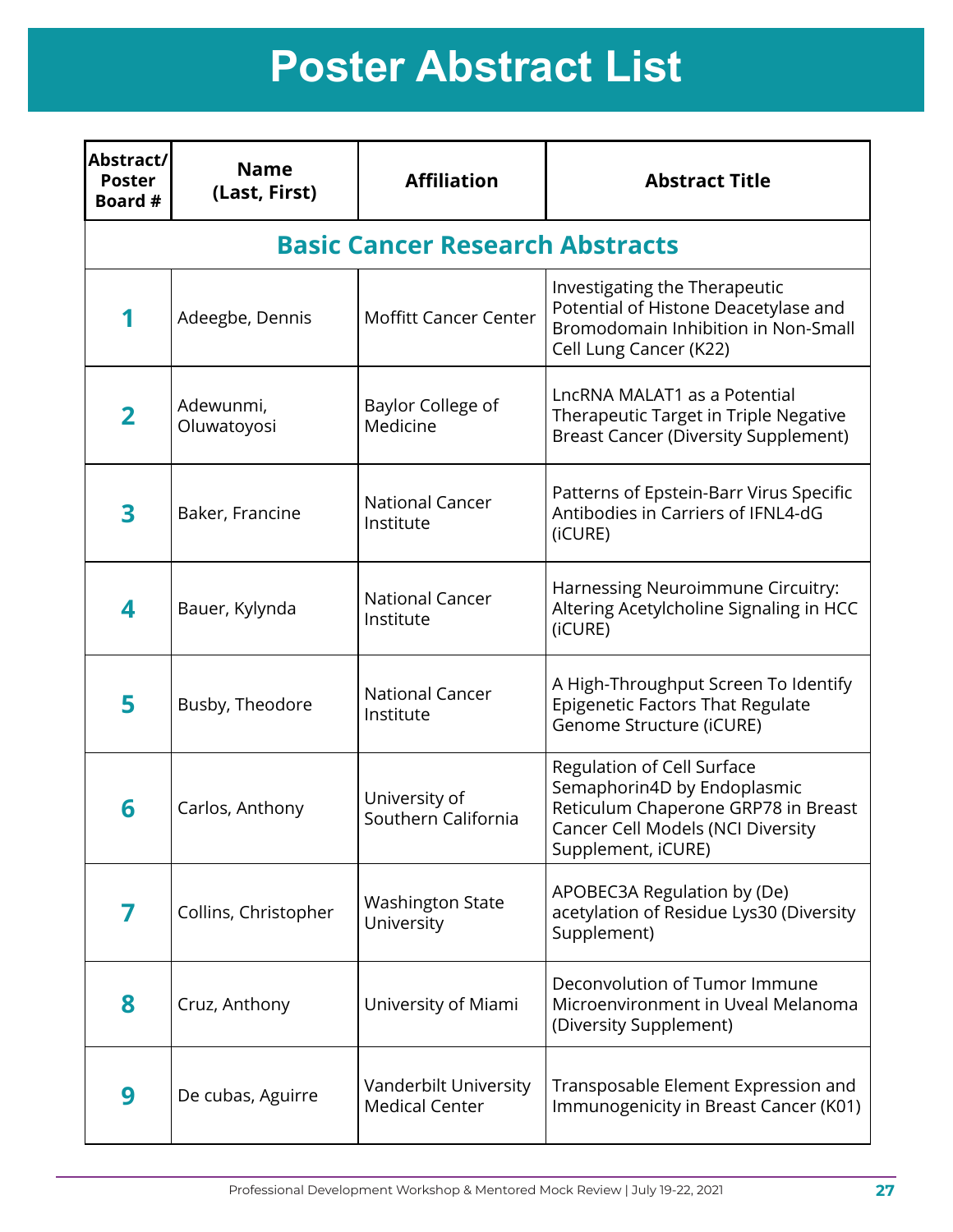| Abstract/<br><b>Poster</b><br>Board # | <b>Name</b><br>(Last, First) | <b>Affiliation</b>                                       | <b>Abstract Title</b>                                                                                                                                                                                              |
|---------------------------------------|------------------------------|----------------------------------------------------------|--------------------------------------------------------------------------------------------------------------------------------------------------------------------------------------------------------------------|
| 10                                    | Diabate, Mariame             | The Ohio State<br>University                             | Multiplex Analysis of Functional<br>Assays for BRCA1 Function (Diversity<br>Supplement)                                                                                                                            |
| 11                                    | Dutta, Pranabananda          | Charles R. Drew<br>University of<br>Medicine and Science | Targeting PARP1 and CCL2 in Triple<br><b>Negative Breast Cancer (CPACHE U54)</b>                                                                                                                                   |
| 12                                    | Elhussin, Isra               | <b>Tuskegee University</b>                               | Genomic Analysis of Prostate Cancer:<br>Immune-inflammation Signature in<br>Men of African Ancestry (CPACHE U54)                                                                                                   |
| 13                                    | Fenimore, John               | <b>National Cancer</b><br>Institute-Frederick            | Metabolic and Structural Muscular<br>Changes Driven by Chronic Disease-<br>Like IFN-G Exposure (iCURE)                                                                                                             |
| 14                                    | Fernandez, Daniel            | University of<br>Southern Califonia                      | The Role of WAVE Proteins in<br>HPV16 Endocytosis and Intracellular<br><b>Trafficking (Diversity Supplement)</b>                                                                                                   |
| 15                                    | Garcia, Keith                | University of Iowa                                       | TAZ-CAMTA1 and YAP-TFE3 Modulate<br>the TAZ/YAP Transcriptional Program<br>by Recruiting the ATAC Histone<br>Acetyltransferase Complex (Diversity<br>Supplement)                                                   |
| 16                                    | Ghidey, Meron                | Baylor College of<br>Medicine                            | The Characterization of Scaffold<br>Attachment Factor B1 as a Tumor<br>Suppressor via Tight Regulation of<br>Cholesterol and Fatty Acid Biosynthesis<br>in Triple Negative Breast Cancer<br>(Diversity Supplement) |
| 17                                    | Gibert, Myron                | University of Virginia                                   | <b>Transcribed Ultraconserved Regions</b><br>(TUCRs): A Bioinformatics Exploration<br>of the Deregulation and Function of<br>an Understudied Class of Molecules in<br><b>Gliomas (Diversity Supplement)</b>        |
| 18                                    | Goncalves, Marcus            | Weill Cornell<br>Medicine                                | Blocking ActRIIB Signaling and<br>Restoring Appetite Reverses Cachexia<br>and Improves Survival in Mice with<br>Lung Cancer (K08)                                                                                  |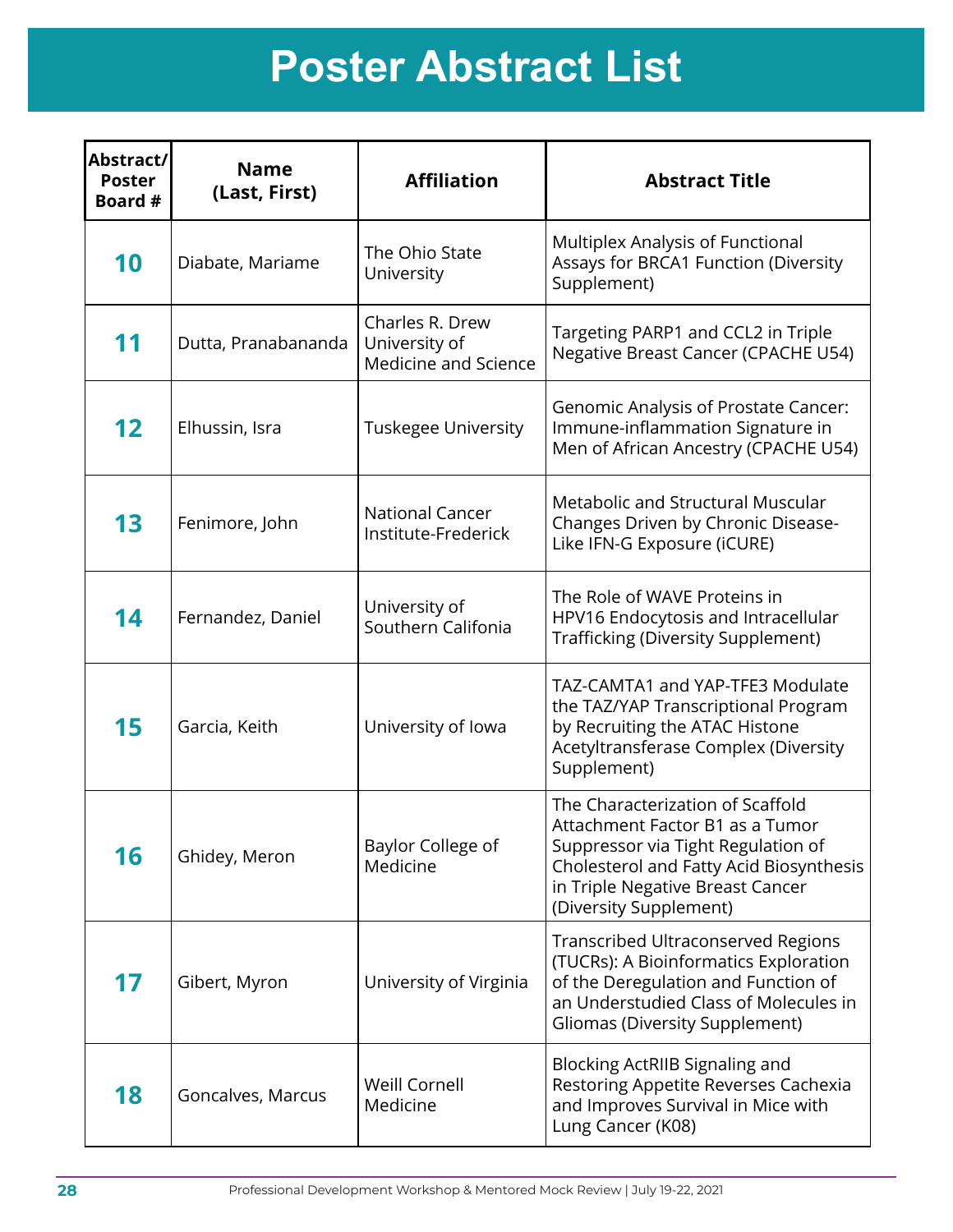| Abstract/<br><b>Poster</b><br>Board # | <b>Name</b><br>(Last, First) | <b>Affiliation</b>                                                 | <b>Abstract Title</b>                                                                                                                                                |
|---------------------------------------|------------------------------|--------------------------------------------------------------------|----------------------------------------------------------------------------------------------------------------------------------------------------------------------|
| 19                                    | González-Pons, Maria         | University of Puerto<br>Rico Comprehensive<br><b>Cancer Center</b> | Host Genetic Susceptibility to<br>Gut Microbiota-Driven Colorectal<br>Carcinogenesis (K22)                                                                           |
| 20                                    | Grant, Garis                 | <b>National Cancer</b><br>Institute-Frederick                      | Characterizing the Mechanism of<br>Degradation of the Mitochondrial<br>Matrix Temperature-Sensitive Protein<br>yah1pts (iCURE)                                       |
| 21                                    | Hamilton, Sasheen            | <b>National Cancer</b><br>Institute                                | Developing Glypican-3 Specific<br>Nanobodies for the Treatment of<br>Hepatocellular Carcinoma (iCURE)                                                                |
| 22                                    | Hao, Qiongyu                 | Charles R. Drew<br>University of<br>Medicine and Science           | <b>Identification of a Novel AKT/MTOR</b><br>Pathway Inhibitor (CPACHE U54)                                                                                          |
| 23                                    | Hart, Madeleine              | Fred Hutchinson<br>Cancer Research<br>Center                       | Metabolic Adaptations in SDH-<br>Deficient Cancer Cells (Diversity<br>Supplement)                                                                                    |
| 24                                    | Hilliard, Tyvette            | University of Notre<br>Dame                                        | The Influence of Generational Obesity<br>on Ovarian Cancer Metastasis (K01)                                                                                          |
| 25                                    | Jones, Dennis                | <b>Boston University</b><br><b>School of Medicine</b>              | Solid Stress Impairs Lymphocyte<br>Infiltration into Lymph Node<br>Metastases (K22)                                                                                  |
| 26                                    | Kisor, Kyle                  | University of<br>California, San<br>Francisco                      | pH Dynamics Determining DNA<br><b>Binding Specificity of FOX Transcription</b><br><b>Factors (Diversity Supplement)</b>                                              |
| 27                                    | Landa, Iñigo                 | Brigham and<br>Women's Hospital                                    | <b>Tert Mutant Promoter Mouse Model</b><br>as a Novel Tool to Study Telomerase<br><b>Transcriptional Regulation and Biology</b><br>in Advanced Thyroid Cancers (K22) |
| 28                                    | LeBanc, Sharonda             | North Carolina State<br>University                                 | Dynamic Protein-Nucleic Acid<br>Interactions One Molecule at a Time<br>(K01)                                                                                         |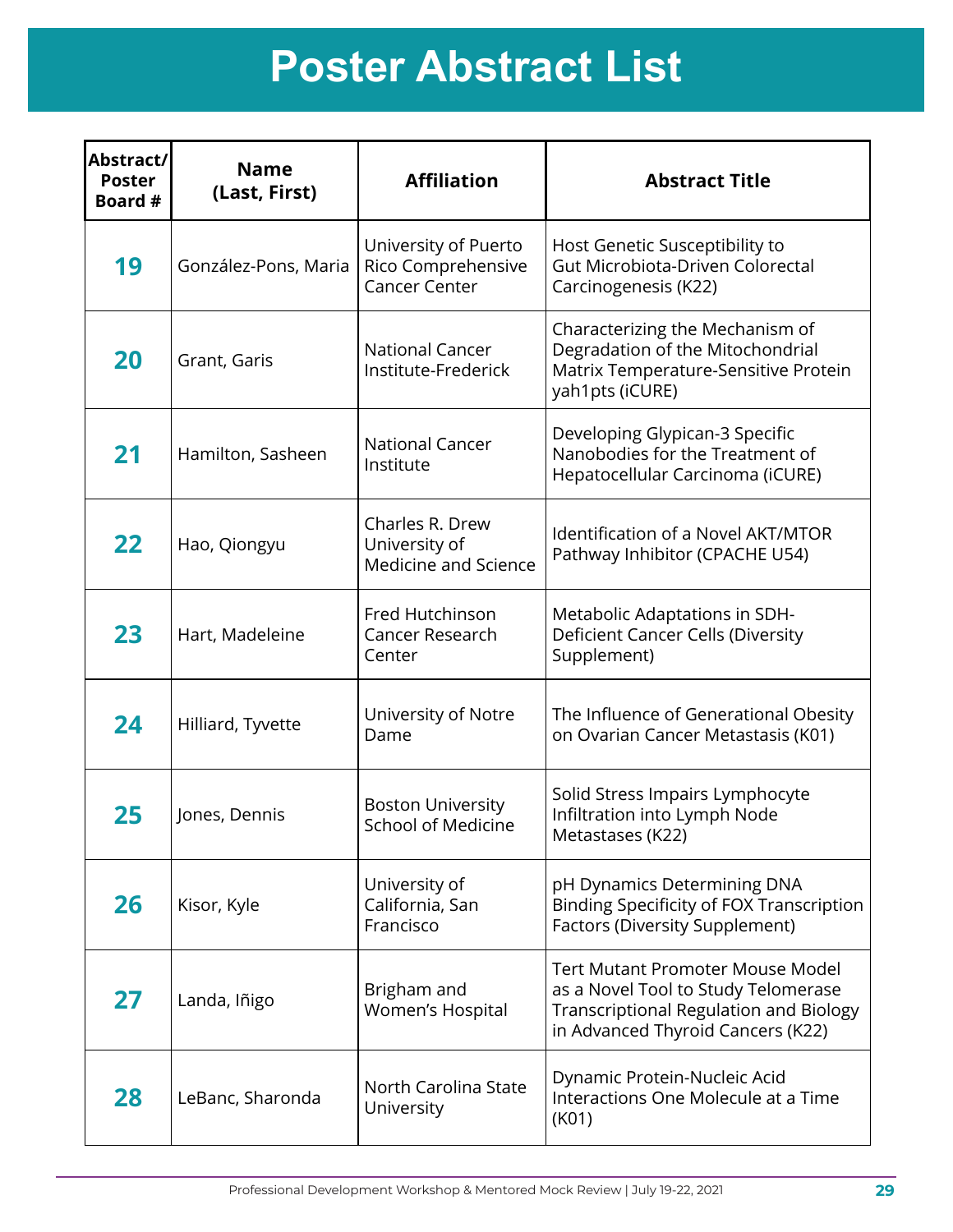| Abstract/<br><b>Poster</b><br>Board # | <b>Name</b><br>(Last, First) | <b>Affiliation</b>                                    | <b>Abstract Title</b>                                                                                                                                                     |
|---------------------------------------|------------------------------|-------------------------------------------------------|---------------------------------------------------------------------------------------------------------------------------------------------------------------------------|
| 29                                    | Lima, Santiago               | Virginia<br>Commonwealth<br>University                | Lipids in the Etiology of Lung Cancer<br>Health Disparities (R21)                                                                                                         |
| 30                                    | McDonald, Sierra             | University of South<br>Carolina School of<br>Medicine | miR155 Deficiency Reduces Breast<br>Tumor Burden in a Transgenic Breast<br><b>Cancer Murine Model (Diversity</b><br>Supplement)                                           |
| 31                                    | Mojekwu,<br>Ogochukwu        | <b>Claflin University</b>                             | Exploring the Role of Forkhead<br>Transcription Factor foxe1 in<br>Craniofacial Defect Using a Zebrafish<br>Model (CURE Diversity Supplement)                             |
| 32                                    | Oghumu, Steve                | The Ohio State<br>University                          | Host PI3K-gamma Modulates<br>Anti-Tumor Immunity in Poorly<br>Immunogenic Head and Neck Cancer<br>(K01)                                                                   |
| 33                                    | Ogony, Joshua                | Mayo Clinic College of<br>Medicine                    | Differential Expression of Immune<br>Biomarkers in Parous and Nulliparous<br>Normal Breast Tissue: Implications for<br>Postpartum Breast Cancer (Diversity<br>Supplement) |
| 34                                    | Ojesina, Akinyemi            | University of Alabama<br>at Birmingham                | <b>Investigating Race-Related Microbial</b><br>Influences in Triple Negative Breast<br><b>Cancer (Diversity Supplement)</b>                                               |
| 35                                    | Parker, Dominique            | Vanderbilt University                                 | Analyzing the Role of the Non-<br>Canonical NF-KB Pathway in<br>Macrophage Phenotype and Function<br>and Ovarian Cancer Progression<br>(Diversity Supplement)             |
| 36                                    | Perez, Minervo               | <b>National Cancer</b><br>Institute-Frederick         | <b>Exploiting Collateral Vulnerabilities</b><br>Created by a Covalent Oncometabolite<br>(iCURE)                                                                           |
| 37                                    | Perkins, Abbigale            | <b>National Cancer</b><br>Institute                   | IrhA and rbsD: Two Genes Involved in<br>the Translational Regulation of rpoS<br>(iCURE)                                                                                   |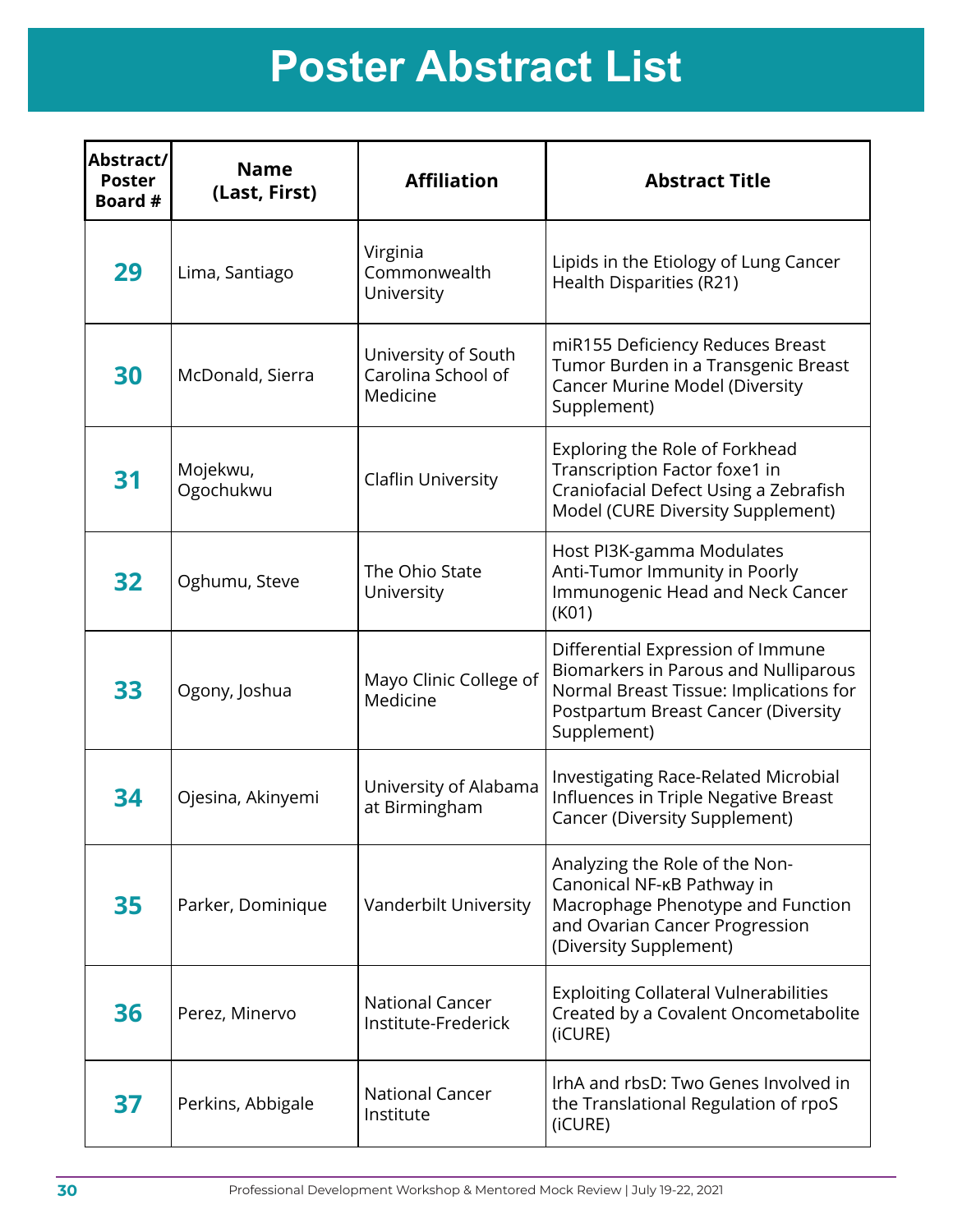| Abstract/<br><b>Poster</b><br>Board # | <b>Name</b><br>(Last, First) | <b>Affiliation</b>                                                                       | <b>Abstract Title</b>                                                                                                                                                                             |
|---------------------------------------|------------------------------|------------------------------------------------------------------------------------------|---------------------------------------------------------------------------------------------------------------------------------------------------------------------------------------------------|
| 38                                    | Rhie, Suhn                   | University of<br>Southern California                                                     | Identifying Key Oncogenic<br><b>Transcription Factors and Enhancers</b><br>Using TENET 2.0 (K01)                                                                                                  |
| 39                                    | Rodriguez, Anaelena          | Rhode Island<br>Hospital/Brown<br>University                                             | Mapping Myeloproliferative Neoplasm-<br>Inducing Inflammatory Signaling<br>Networks by Proximity Dependent<br>Labelling with TurbolD (Diversity<br>Supplement)                                    |
| 40                                    | Sanchez Hernandez,<br>Evelyn | Loma Linda<br>University                                                                 | Contribution of the GR-LEDGF/p75 Axis<br>to Prostate Cancer Chemoresistance<br>(Diversity Supplement)                                                                                             |
| 41                                    | Soto-Pantoja, David          | <b>Wake Forest</b><br><b>School of Medicine</b><br>Comprehensive<br><b>Cancer Center</b> | Anti-CD47 Immunotherapy as a<br>Therapeutic Strategy for the Treatment<br>of Breast Cancer Brain Metastasis<br>(R21)                                                                              |
| 42                                    | Trinh, Bon                   | <b>Harvard Medical</b><br>School                                                         | Noncoding RNA-Protein Crosstalk in<br>Myeloid Cell Development and Acute<br>Myeloid Leukemia (K01)                                                                                                |
| 43                                    | Wiredu, Akosua               | <b>National Cancer</b><br>Institute                                                      | Role of Rab25 in the Regulation of<br><b>EGFR Activity in Head and Neck Cancer</b><br>(iCURE)                                                                                                     |
| 44                                    | Yang, Suhui                  | Charles R. Drew<br>University of<br>Medicine and Science                                 | Protein Disulfide Isomerase as a<br>Potential Therapeutic Target for Breast<br>Cancer (CPACHE U54)                                                                                                |
|                                       |                              | <b>Behavioral Cancer Research Abstracts</b>                                              |                                                                                                                                                                                                   |
| 45                                    | Adebola, Adegboyega          | University of<br>Kentucky                                                                | Willingness of Black Women to Use<br>HPV Self-Collection at Home (K01)                                                                                                                            |
| 46                                    | Agénor, Madina               | <b>Tufts University</b>                                                                  | <b>Association Between State Medicaid</b><br>Expansions and Human Papillomavirus<br>Vaccination Among Adolescent and<br>Young Adult U.S. Women by Race/<br>Ethnicity and Sexual Orientation (K01) |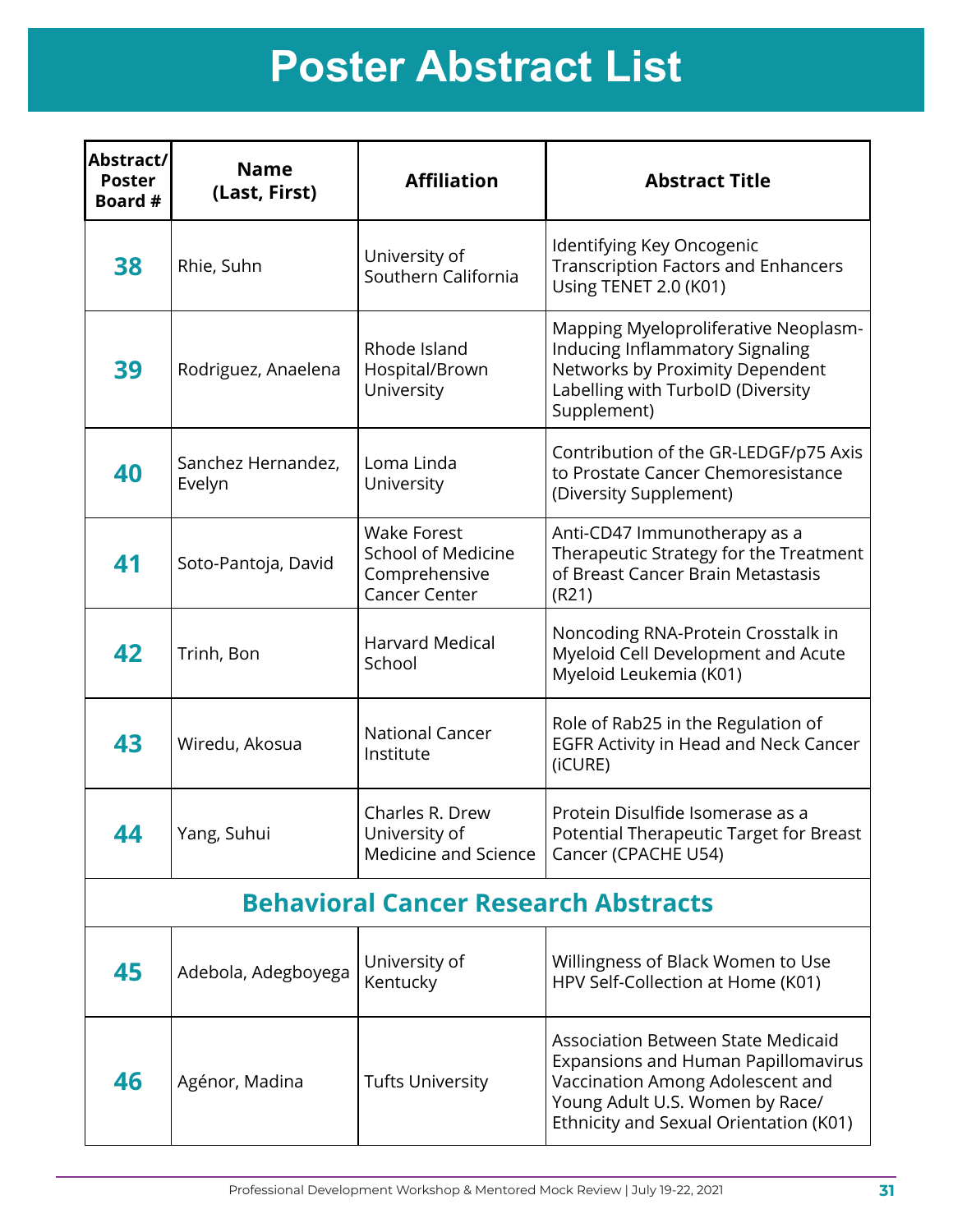| Abstract/<br><b>Poster</b><br>Board # | <b>Name</b><br>(Last, First)     | <b>Affiliation</b>                                              | <b>Abstract Title</b>                                                                                                                                                                                |
|---------------------------------------|----------------------------------|-----------------------------------------------------------------|------------------------------------------------------------------------------------------------------------------------------------------------------------------------------------------------------|
| 47                                    | Aristizabal, Paula               | University of<br>California, San Diego                          | Health Literacy in Parents of Children<br>with Cancer: Comparison of Hispanics<br>and Non-Hispanic-Whites (K08)                                                                                      |
| 48                                    | Barrington, Wendy                | University of<br>Washington                                     | Essential Elements of Community Well-<br>Being Reported Among Community<br>Health Workers (CHWs) in Washington<br>State (K01)                                                                        |
| 49                                    | Bethea, Traci                    | Georgetown<br>Lombardi<br>Comprehensive<br><b>Cancer Center</b> | Incident Sleep Disturbance Is<br>Associated with Increases in<br>Depressive Symptoms Among Older<br><b>Breast Cancer Survivors and Non-</b><br>Cancer Controls During the COVID-19<br>Pandemic (K01) |
| 50                                    | Cespedes Feliciano,<br>Elizabeth | Kaiser Permanente<br>Northern California                        | Adipose Tissue Radiodensity Is<br>Associated with Survival After<br>Colorectal Cancer (K01)                                                                                                          |
| 51                                    | Costas-Muñiz,<br>Rosario         | <b>Memorial Sloan</b><br><b>Kettering Cancer</b><br>Center      | International Adaptation of<br>Meaning-Centered Psychotherapy<br>for Latinos: Providers' Views on Pre-<br>Implementation (K08)                                                                       |
| 52                                    | Duarte, Danielle                 | <b>National Cancer</b><br>Institute                             | Evaluation of Early-Life Pesticide<br>Exposure as a Risk Factor for Thyroid<br>Cancer in the Sister Study Cohort<br>(iCURE)                                                                          |
| 53                                    | Ezeani, Adaora                   | <b>National Cancer</b><br>Institute                             | Prevalence of Metabolic Syndrome<br>Among Cancer Survivors in the U.S.:<br><b>NHANES Analysis (iCURE)</b>                                                                                            |
| 54                                    | Felix, Ashley                    | The Ohio State<br>University                                    | Black and Hispanic Women Are Less<br>Likely Than White Women to Receive<br>Guideline-Concordant Endometrial<br>Cancer Treatment (K01)                                                                |
| 55                                    | Henderson, Vida                  | University of Illinois<br><b>Cancer Center</b>                  | Testing a Culturally Targeted Decision<br>Aid To Promote Genetic Counseling<br>Attendance Among African American<br>Women with Hereditary Risk for Breast<br>Cancer (K01)                            |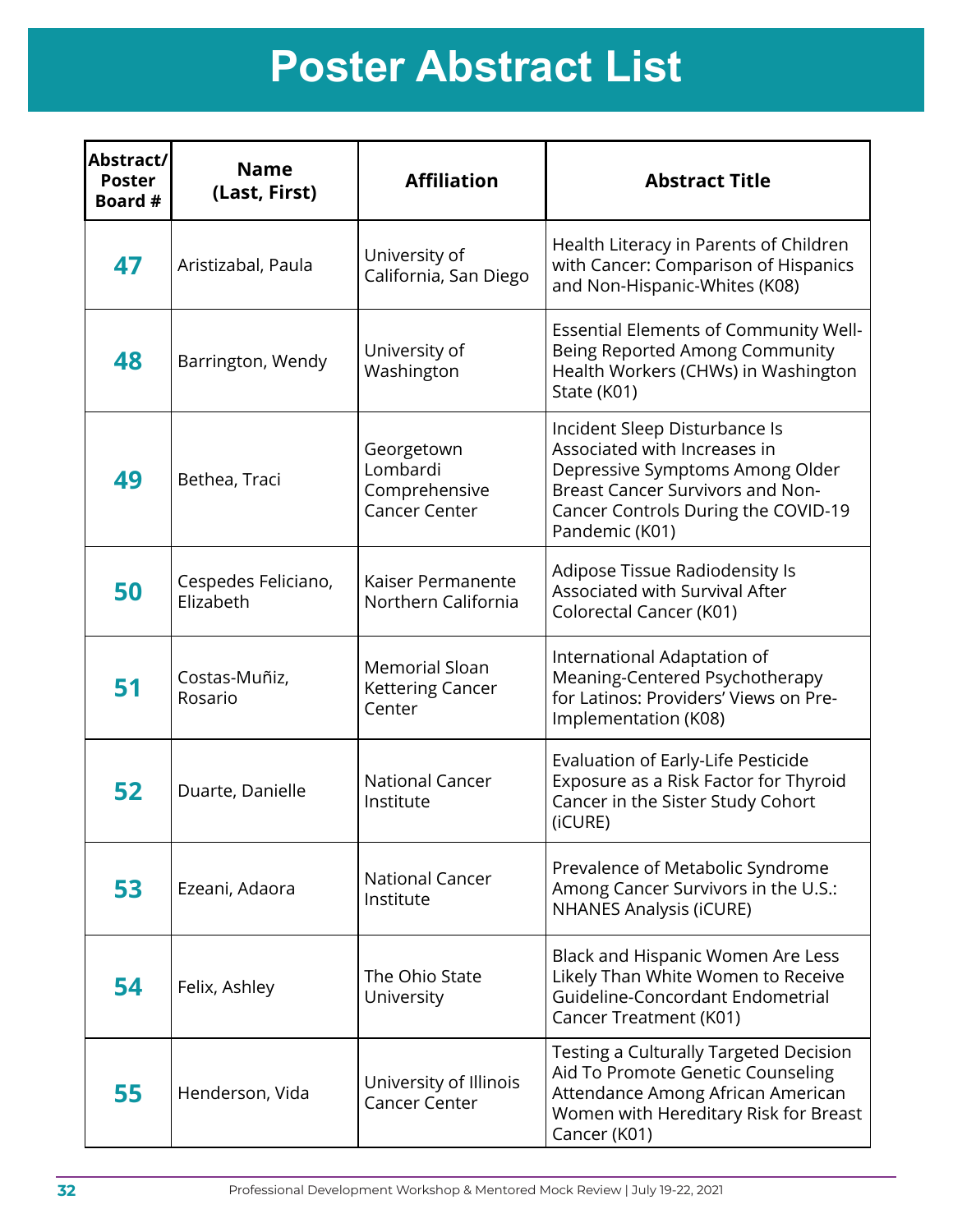| Abstract/<br><b>Poster</b><br>Board # | <b>Name</b><br>(Last, First)   | <b>Affiliation</b>                                                           | <b>Abstract Title</b>                                                                                                                                                                   |
|---------------------------------------|--------------------------------|------------------------------------------------------------------------------|-----------------------------------------------------------------------------------------------------------------------------------------------------------------------------------------|
| 56                                    | Issaka, Rachel                 | Fred Hutchinson<br><b>Cancer Research</b><br>Center                          | Model-Based Estimation of Colorectal<br><b>Cancer Screening and Outcomes</b><br>During the COVID-19 Pandemic (K08)                                                                      |
| 57                                    | Johnson, Cicely                | Hunter College<br>Center for Cancer<br><b>Health Disparities</b><br>Research | Dietary and Cultural Practices of Blacks<br>in New York City as an Indicator of<br><b>Colorectal Cancer Screening and Intent</b><br>(Diversity Supplement)                              |
| 58                                    | Lorenzatti Hiles,<br>Guadalupe | University of<br>Michigan Medical<br>School                                  | Understanding the Impact of High-<br>Risk Human Papillomavirus on<br>Oropharyngeal Squamous Cell<br>Carcinomas in Taiwan: A Retrospective<br><b>Cohort Study (Diversity Supplement)</b> |
| 59                                    | Manley, Cherrel                | <b>National Cancer</b><br>Institute                                          | Drinking Water Sources and Water<br>Quality in the Agricultural Health Study<br>(iCURE)                                                                                                 |
| 60                                    | Molina, Yamilé                 | University of Illinois,<br>Chicago                                           | <b>Empowering Latinas to Obtain Breast</b><br><b>Cancer Screenings: Comparing</b><br>Intervention Effects and Mechanisms<br>(K01)                                                       |
| 61                                    | Palmer, Nynikka                | University of<br>California, San<br>Francisco                                | Collaborative Engagement of African<br>American Prostate Cancer Survivors to<br>Inform a Peer Navigation Protocol and<br>Training Guide (K01)                                           |
| 62                                    | Parada, Humberto               | San Diego State<br>University                                                | Urinary Parabens and Breast Cancer<br>Risk: Modification and Interaction by<br>LINE-1/LUMA Methylation in the Long<br>Island Breast Cancer Study Project<br>(K01)                       |
| 63                                    | Perez, Lilian                  | <b>RAND Corporation</b>                                                      | Church Factors Across the Social,<br>Physical, and Organizational<br>Environment Associated with Latinos'<br>Physical Activity (Diversity Supplement)                                   |
| 64                                    | Pinheiro, Laura                | Weill Cornell<br>Medicine                                                    | Diabetes-Related Hospitalizations and<br><b>Emergency Department Visits Among</b><br>Cancer Survivors with Diabetes in<br>SEER-Medicare: Disparities by Race<br>(K01)                   |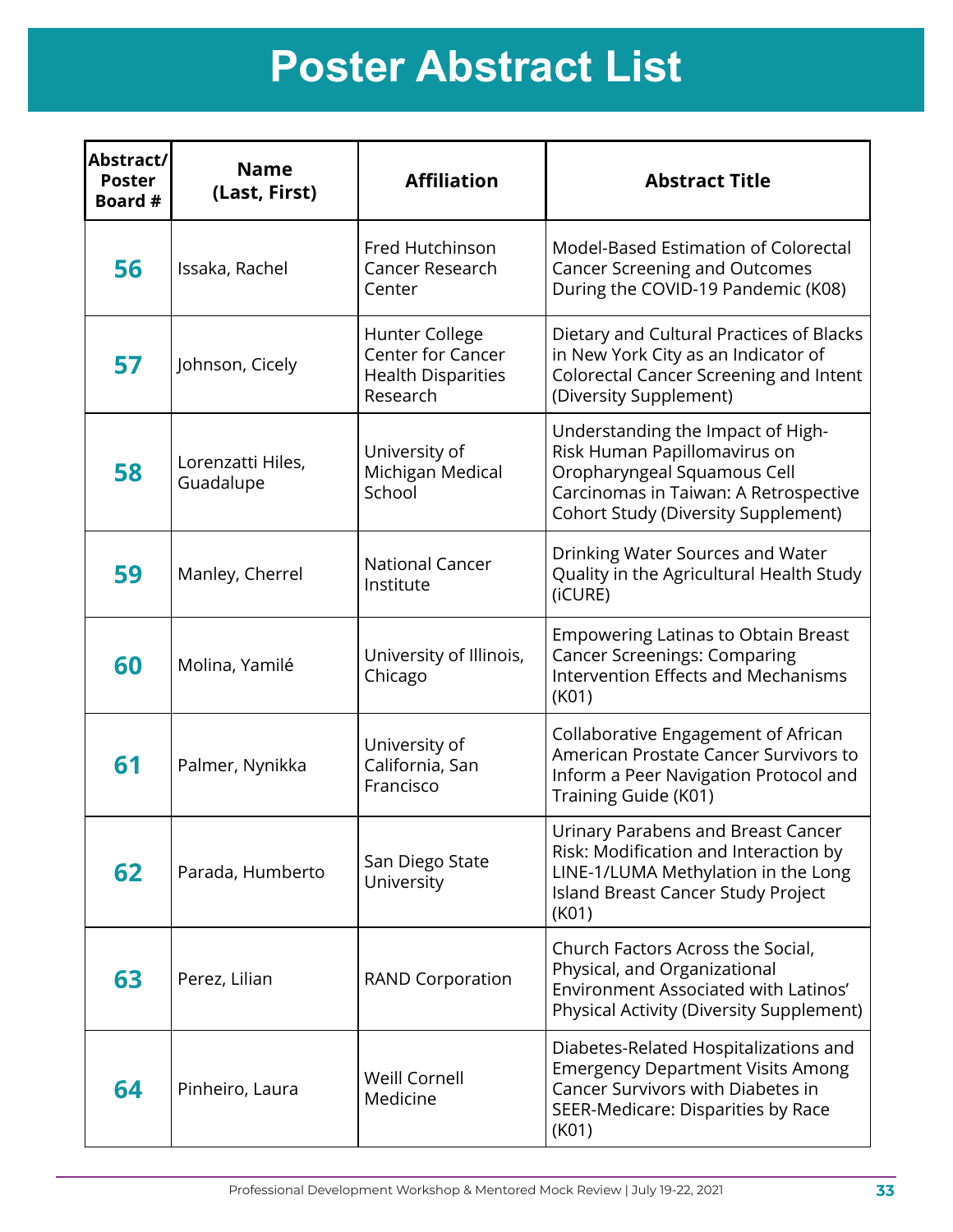| Abstract/<br><b>Poster</b><br>Board # | <b>Name</b><br>(Last, First) | <b>Affiliation</b>                                                        | <b>Abstract Title</b>                                                                                                                                                                     |
|---------------------------------------|------------------------------|---------------------------------------------------------------------------|-------------------------------------------------------------------------------------------------------------------------------------------------------------------------------------------|
| 65                                    | Ramirez, Susana              | University of<br>California, Merced                                       | Values-Based Messaging to<br>Communicate the Social Determinants<br>of Health: A Randomized Controlled<br>Trial of an Ecological Approach to<br>Health Communication (K01)                |
| 66                                    | Rodriguez, Natalia           | <b>Purdue University</b>                                                  | Indiana Healthcare Provider<br>Perspectives on Cervical Cancer<br>Screening Innovations: A Mixed<br>Methods Study (K01)                                                                   |
| 67                                    | Rogers, Charles              | University of Utah                                                        | Recruitment of Adult African-American<br>Men for Colorectal Cancer Research:<br>An Instrumental Exploratory Case<br>Study (K01)                                                           |
| 68                                    | Sly, Jamilia                 | Icahn School of<br><b>Medicine at Mount</b><br>Sinai                      | Smartphone Ownership and Use<br>Among Older Adult New York City<br>Housing Authority Residents (K01)                                                                                      |
| 69                                    | Tamí-Maury, Irene            | The University of<br><b>Texas Health Science</b><br>Center                | Comparing Smoking Behavior Between<br>Female-to-Male and Male-to-Female<br>Transgender Adults (K22)                                                                                       |
| 70                                    | Teran-Wodzinski,<br>Patricia | University of South<br>Florida                                            | Validating Nerve Fiber Recovery,<br>Patient-Reported and Functional<br>Outcomes of an Exercise Intervention<br>for Taxane-Induced CIPN (Diversity<br>Supplement)                          |
| 71                                    | Vilaro, Melissa              | University of Florida                                                     | Using Technology To Develop a<br><b>Culturally Tailored Nutrition Risk</b><br>Intervention To Promote Colorectal<br><b>Cancer Prevention Among Rural Adults</b><br>(Diversity Supplement) |
| 72                                    | Young, Corey                 | <b>National Cancer</b><br>Institute                                       | An Augmented Eligibility Strategy to<br>Reduce Disparities in USPSTF 2021<br>Lung Cancer Screening Guidelines<br>(iCURE)                                                                  |
|                                       |                              | <b>Clinical Cancer Research Abstracts</b>                                 |                                                                                                                                                                                           |
| 73                                    | Acosta, Laura                | University of<br>Miami Sylvester<br>Comprehensive<br><b>Cancer Center</b> | The Impact of Radiotherapy on Acute<br>Skin Toxicities and Quality of Life<br>in Breast Cancer Patients (Diversity<br>Supplement)                                                         |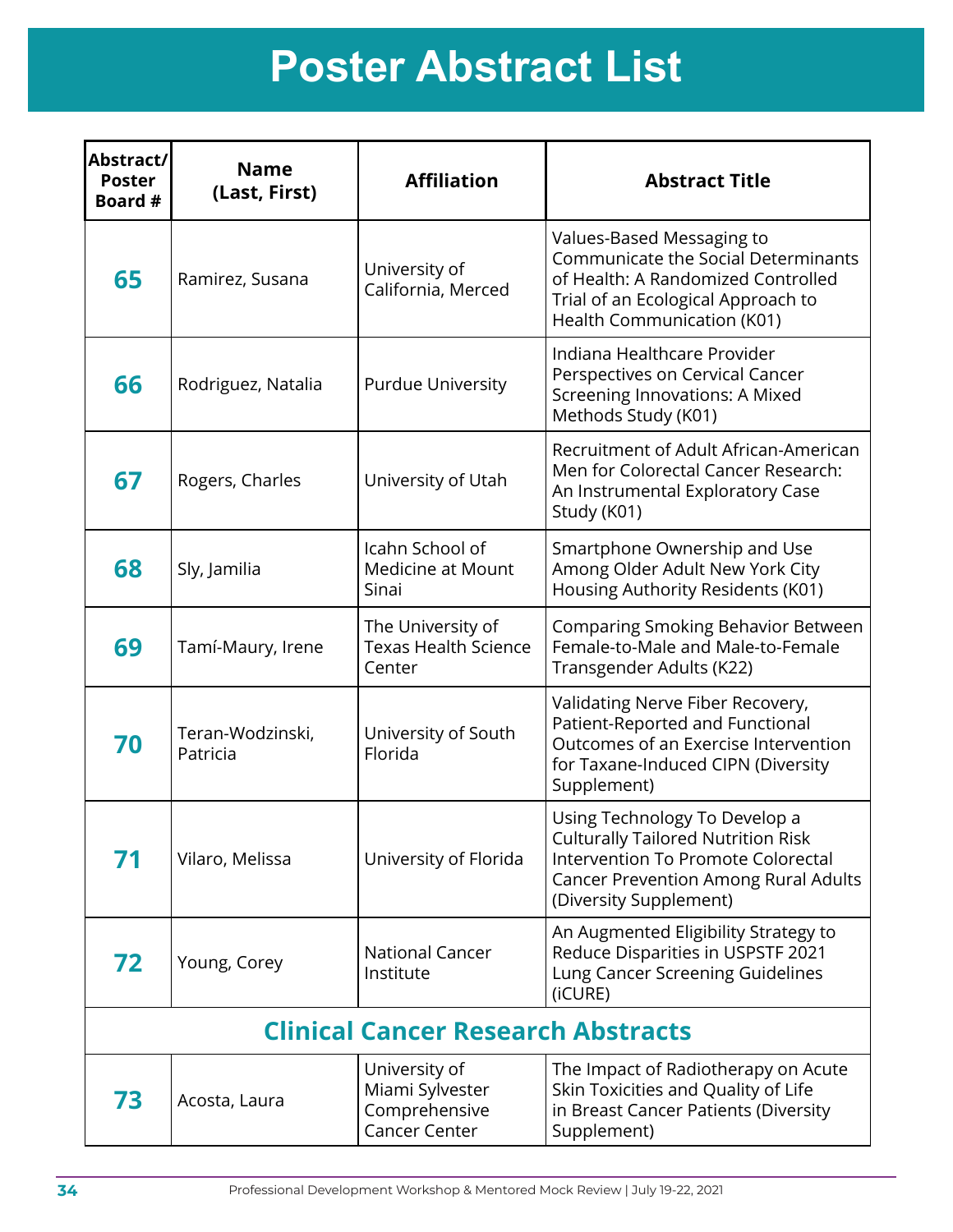| Abstract/<br><b>Poster</b><br>Board # | <b>Name</b><br>(Last, First) | <b>Affiliation</b>                             | <b>Abstract Title</b>                                                                                                                                                                                 |
|---------------------------------------|------------------------------|------------------------------------------------|-------------------------------------------------------------------------------------------------------------------------------------------------------------------------------------------------------|
| 74                                    | Amonoo, Hermioni             | Brigham and<br>Women's Hospital                | Distress in a Pandemic - The<br>Association of the Coronavirus<br>Disease-2019 (COVID-19) Pandemic<br>with Distress and Quality of<br>Life in Hematopoietic Stem Cell<br>Transplantation (HSCT) (K08) |
| 75                                    | Barajas, Ramon               | Oregon Health &<br><b>Science University</b>   | Assessing Glioblastoma<br>Immunotherapy Response with FMISO<br>Hypoxia PET Imaging (K08)                                                                                                              |
| 76                                    | Burgess, Crystal             | <b>National Cancer</b><br>Institute            | Occurrence of Fractures in Children<br>with Neurofibromatosis Type 1 on<br>the MEK Inhibitor Selumetinib for<br>Inoperable Plexiform Neurofibromas<br>(iCURE)                                         |
| 77                                    | Gerena-González,<br>Valeria  | <b>National Cancer</b><br>Institute            | Is Breast Conservation Therapy as<br>Good as Mastectomy 40 Years After<br>Early-Stage Breast Cancer Diagnosis?<br>(iCURE)                                                                             |
| 78                                    | Gregorio, Sandy              | California State<br>University, Los<br>Angeles | Targeting CXCR4 and Thioredoxin<br>Reductase in Small Cell Lung Cancer<br>(Other)                                                                                                                     |
| 79                                    | King, Amanda                 | <b>National Cancer</b><br>Institute            | PIONEER: Computational Probing of<br>Differences in Symptoms and Function<br>of Diverse Brain Tumor Populations<br>(iCURE)                                                                            |
| 80                                    | Nolan, Timiya                | The Ohio State<br>University                   | The Y-AMBIENT Pilot Protocol (K08)                                                                                                                                                                    |
| 81                                    | Rauh-Hain, Jose              | <b>MD Anderson Cancer</b><br>Center            | Outcomes of the First Pregnancy<br>Following Fertility-Sparing Surgery<br>for Early-Stage Cervical Cancer: A<br>Population-Based Study (K08)                                                          |
| 82                                    | Samuel-Ryals, Cleo           | University of North<br>Carolina-Chapel Hill    | Separate and Unequal: Examining<br>the Role of Race and Site of Care on<br>Patient-Reported Outcomes Among<br>Patients with Metastatic Cancer (AFT-<br>39) (K01)                                      |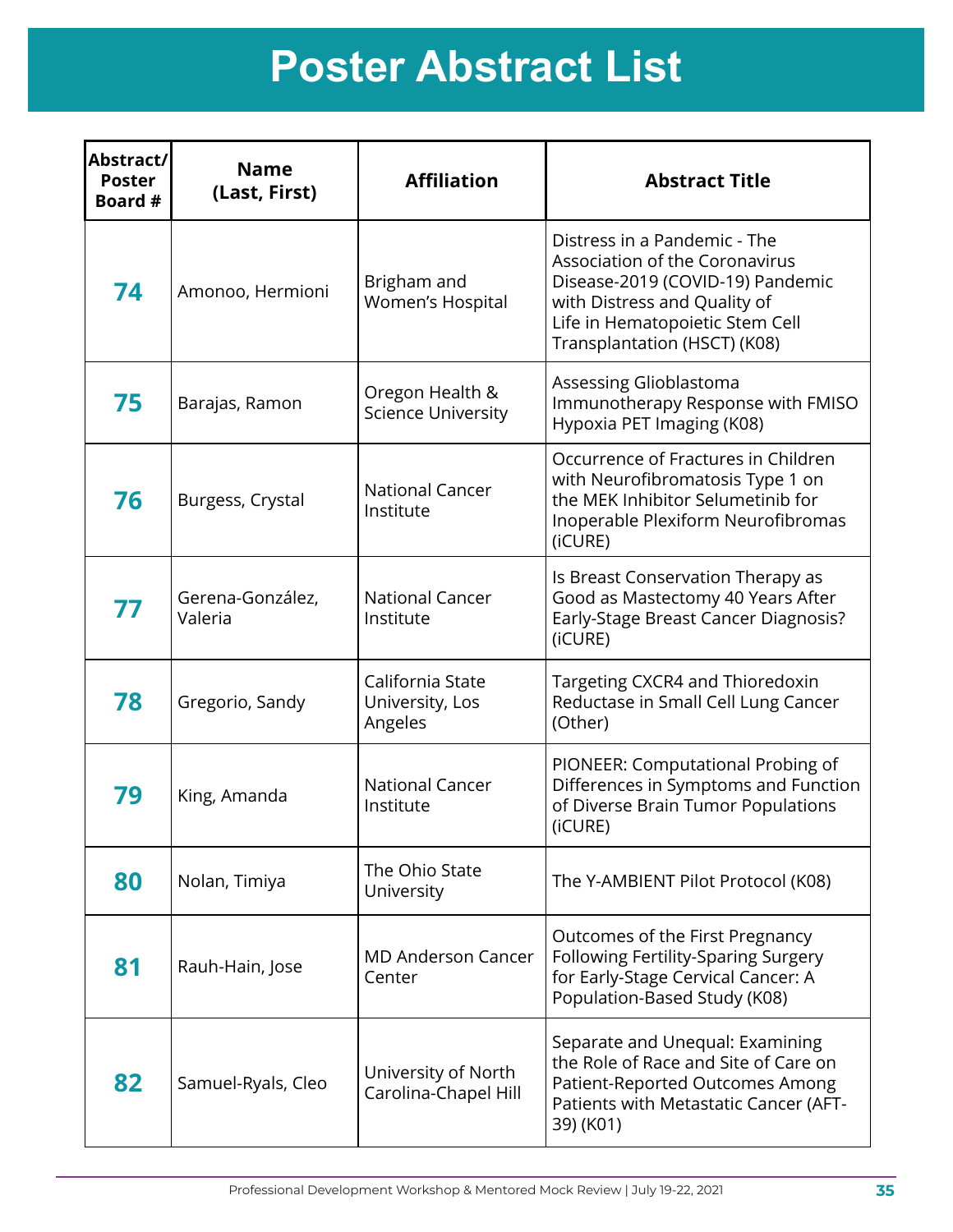| Abstract/<br><b>Poster</b><br>Board # | <b>Name</b><br>(Last, First) | <b>Affiliation</b>                                                       | <b>Abstract Title</b>                                                                                                                                                         |
|---------------------------------------|------------------------------|--------------------------------------------------------------------------|-------------------------------------------------------------------------------------------------------------------------------------------------------------------------------|
| 83                                    | Thompson, Mone't             | <b>National Cancer</b><br>Institute                                      | The Complexities of Germline PARN<br>Variants in Telomere Biology Disorders<br>and the General Population (iCURE)                                                             |
|                                       |                              | <b>Translational Cancer Research Abstracts</b>                           |                                                                                                                                                                               |
| 84                                    | Ahanonu, Eze                 | University of Arizona                                                    | Accelerating Abdominal T1 Mapping<br><b>Using Deep Learning (Diversity</b><br>Supplement)                                                                                     |
| 85                                    | Boyd, Raya                   | University of Illinois<br>Urbana-Champaign                               | Poly- and Perfluoroalkyl Substances<br>Alter the Polycomb Pathway and<br>Tumorigenicity of Testicular Germ Cell<br>Tumor Cells (Diversity Supplement)                         |
| 86                                    | Campos, Alejandro            | University of<br>California, San Diego<br><b>Moores Cancer</b><br>Center | Stress-Induced ITGB3 Drives Cell<br>Surface Presentation of Integrin ανβ3<br>in Epithelial Cancer Cells (Diversity<br>Supplement)                                             |
| 87                                    | Daddacha, Waaqo              | Medical College of<br>Georgia                                            | Low SAMHD1 Expression Sensitizes<br>Malignant Glioma Cells to DNA-<br>Damaging Therapeutics and Is<br>Associated with Better Outcome in<br>Patient and Xenograft Models (K01) |
| 88                                    | De Oliveira, Satiro          | University of<br>California                                              | Engineering Precision Medicine to<br>Increase Graft-Versus-Lymphoma<br>Activity: Hematopoietic Stem Cells<br>Modified with Chimeric Antigen<br>Receptors (K23)                |
| 89                                    | Erazo-Oliveras,<br>Alfredo   | <b>Texas A&amp;M University</b>                                          | Oncogenic APC Enhances Wnt<br>Signaling by Reshaping Cholesterol-<br>Dependent Plasma Membrane<br><b>Organization (Diversity Supplement)</b>                                  |
| 90                                    | Forbes, Andre                | <b>Weill Cornell Medical</b><br>College                                  | <b>Identifying Potential Drug Targets</b><br>Using Patient-Derived, Tissue Specific,<br><b>Gene Regulatory Networks (Diversity</b><br>Supplement)                             |
| 91                                    | Gallant, Kelsey              | <b>National Cancer</b><br>Institute                                      | A High-Throughput Imaging Pipeline<br>for the Quantitative Detection of<br>DNA Damage in Peripheral Blood<br>Mononuclear Cells (iCURE)                                        |